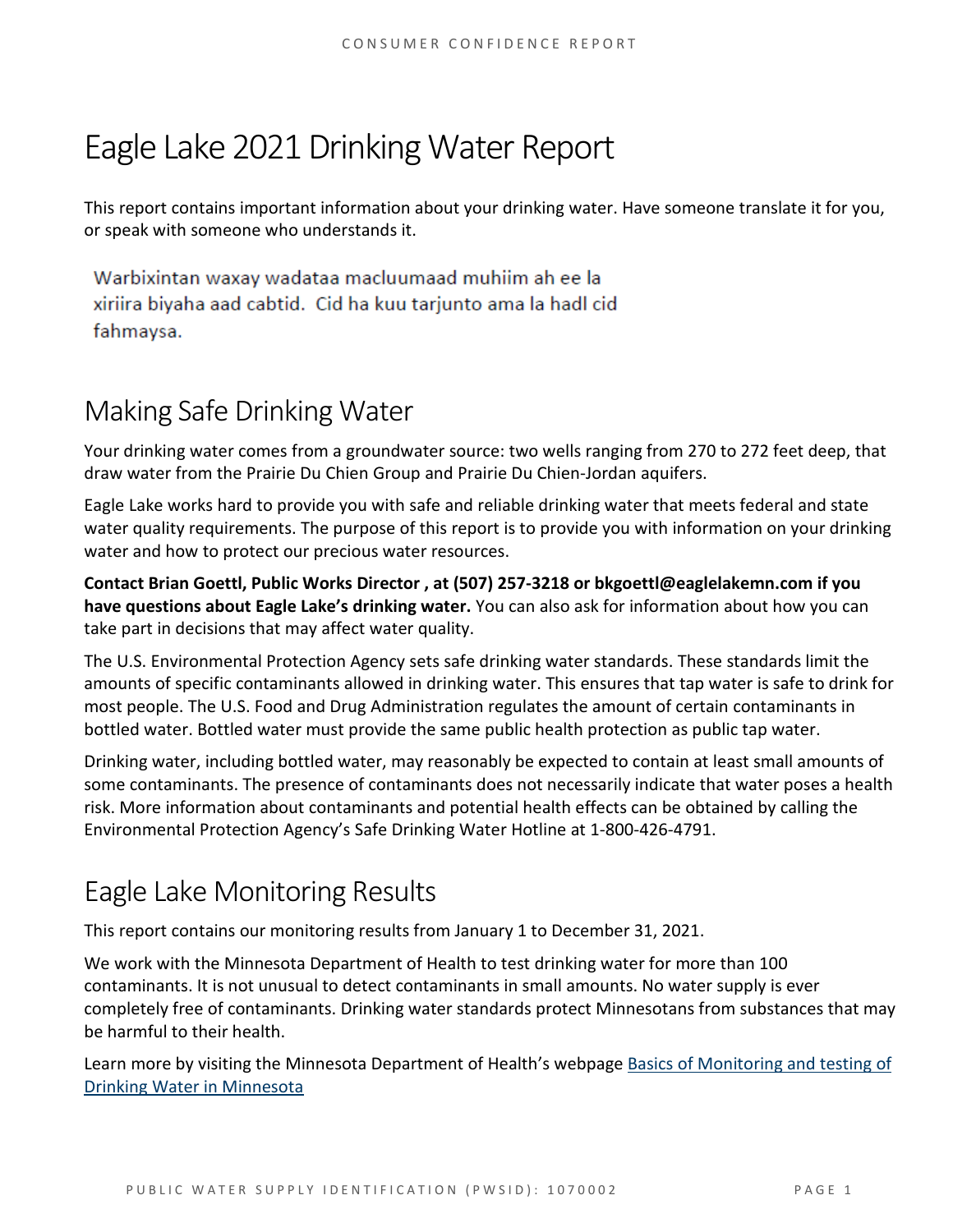[\(https://www.health.state.mn.us/communities/environment/water/factsheet/sampling.html\).](https://www.health.state.mn.us/communities/environment/water/factsheet/sampling.html)

#### **How to Read the Water Quality Data Tables**

The tables below show the contaminants we found last year or the most recent time we sampled for that contaminant. They also show the levels of those contaminants and the Environmental Protection Agency's limits. Substances that we tested for but did not find are not included in the tables.

We sample for some contaminants less than once a year because their levels in water are not expected to change from year to year. If we found any of these contaminants the last time we sampled for them, we included them in the tables below with the detection date.

We may have done additional monitoring for contaminants that are not included in the Safe Drinking Water Act. To request a copy of these results, call the Minnesota Department of Health at 651-201-4700 between 8:00 a.m. and 4:30 p.m., Monday through Friday.

#### **Explaining Special Situations for the Highest Result and Average**

Some contaminants are monitored regularly throughout the year, and rolling (or moving) annual averages are used to manage compliance. Because of this averaging, there are times where the Range of Detected Test Results for the calendar year is lower than the Highest Average or Highest Single Test Result, because it occurred in the previous calendar year.

#### **Definitions**

- **AL (Action Level)**: The concentration of a contaminant which, if exceeded, triggers treatment or other requirements which a water system must follow.
- **EPA:** Environmental Protection Agency
- **MCL (Maximum contaminant level)**: The highest level of a contaminant that is allowed in drinking water. MCLs are set as close to the MCLGs as feasible using the best available treatment technology.
- **MCLG (Maximum contaminant level goal)**: The level of a contaminant in drinking water below which there is no known or expected risk to health. MCLGs allow for a margin of safety.
- **MRDL (Maximum residual disinfectant level):** The highest level of a disinfectant allowed in drinking water. There is convincing evidence that addition of a disinfectant is necessary for control of microbial contaminants.
- **MRDLG (Maximum residual disinfectant level goal)**: The level of a drinking water disinfectant below which there is no known or expected risk to health. MRDLGs do not reflect the benefits of the use of disinfectants to control microbial contaminants.
- **N/A (Not applicable)**: Does not apply.
- **pCi/l (picocuries per liter)**: A measure of radioactivity.
- **ppb (parts per billion)**: One part per billion in water is like one drop in one billion drops of water, or about one drop in a swimming pool. ppb is the same as micrograms per liter ( $\mu$ g/l).
- **ppm (parts per million)**: One part per million is like one drop in one million drops of water, or about one cup in a swimming pool. ppm is the same as milligrams per liter (mg/l).
- **PWSID:** Public water system identification.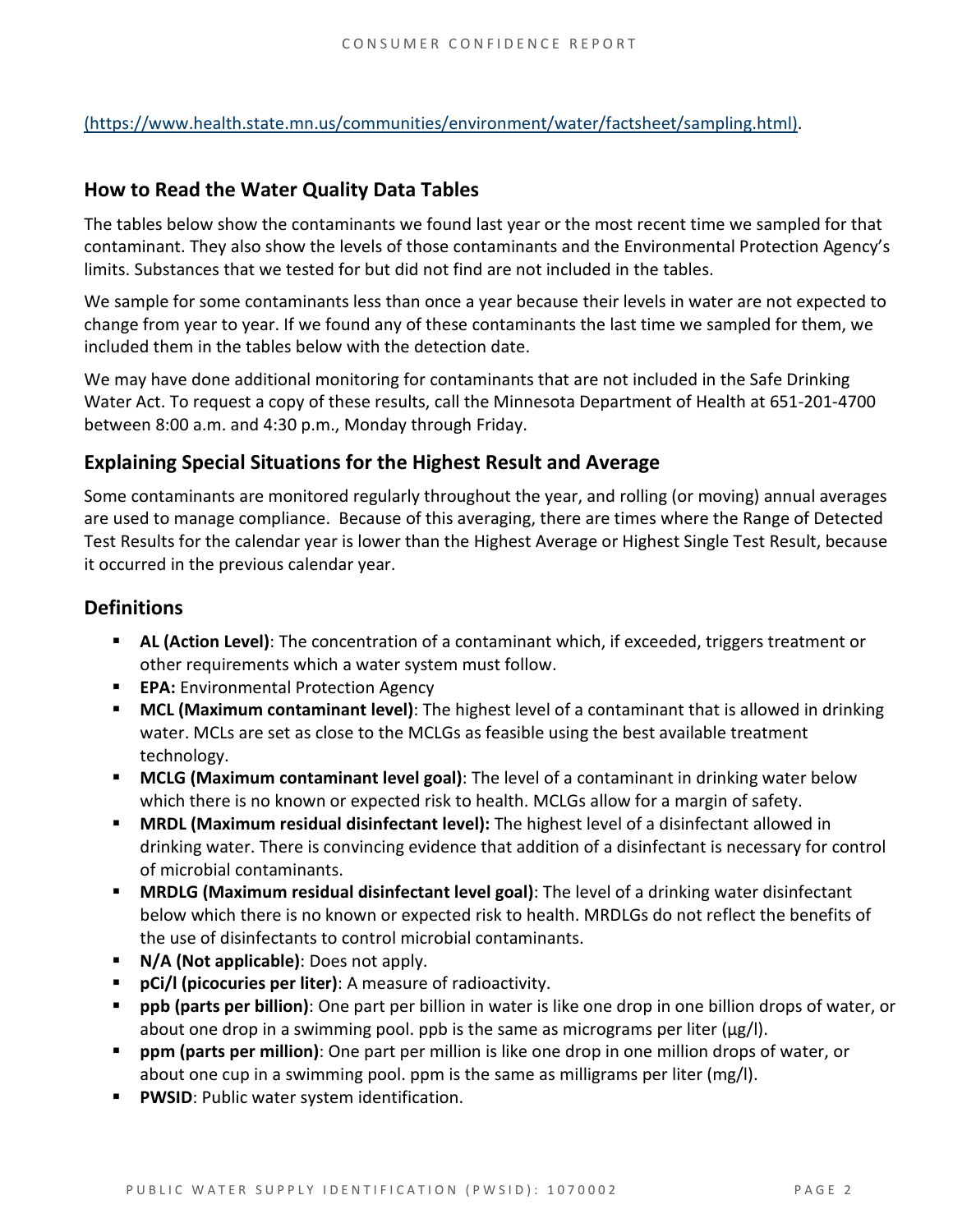### **Monitoring Results – Regulated Substances**

| LEAD AND COPPER - Tested at customer taps.                   |                                         |                                           |                                                   |                                                                             |                  |                                        |
|--------------------------------------------------------------|-----------------------------------------|-------------------------------------------|---------------------------------------------------|-----------------------------------------------------------------------------|------------------|----------------------------------------|
| <b>Contaminant</b> (Date, if<br>sampled in previous<br>year) | EPA's<br><b>Ideal</b><br>Goal<br>(MCLG) | EPA's<br><b>Action</b><br>Level           | 90% of<br><b>Results Were</b><br><b>Less Than</b> | <b>Number</b><br><b>of</b><br><b>Homes</b><br>with<br>High<br><b>Levels</b> | <b>Violation</b> | <b>Typical Sources</b>                 |
| Lead (09/09/20)                                              | 0 ppb                                   | 90% of<br>homes<br>less than<br>15 ppb    | $1.2$ ppb                                         | 0 out of<br>10                                                              | NO               | Corrosion of<br>household<br>plumbing. |
| Copper (09/09/20)                                            | 0 ppm                                   | 90% of<br>homes<br>less than<br>$1.3$ ppm | $0.32$ ppm                                        | 0 out of<br>10                                                              | NO.              | Corrosion of<br>household<br>plumbing. |

**INORGANIC & ORGANIC CONTAMINANTS – Tested in drinking water.** 

| Contaminant<br>(Date, if sampled<br>in previous year) | EPA's<br><b>Ideal</b><br>Goal<br>(MCLG) | EPA's<br>Limit<br>(MCL) | <b>Highest</b><br><b>Average or</b><br><b>Highest</b><br><b>Single Test</b><br><b>Result</b> | <b>Range of</b><br><b>Detected</b><br><b>Test Results</b> | <b>Violation</b> | <b>Typical Sources</b>                                                                                              |
|-------------------------------------------------------|-----------------------------------------|-------------------------|----------------------------------------------------------------------------------------------|-----------------------------------------------------------|------------------|---------------------------------------------------------------------------------------------------------------------|
| <b>Arsenic</b><br>(02/04/20)                          | 0 ppb                                   | 10.4<br>ppb             | $3.74$ ppb                                                                                   | N/A                                                       | NO.              | Erosion of natural<br>deposits; Runoff from<br>orchards; Runoff from<br>glass and electronics<br>production wastes. |
| <b>Gross Alpha</b>                                    | $0$ pCi/l                               | 15.4<br>pCi/l           | 14 pCi/l                                                                                     | N/A                                                       | NO.              | Erosion of natural<br>deposits.                                                                                     |
| <b>Combined</b><br><b>Radium</b>                      | $0$ pCi/l                               | 5.4<br>pCi/l            | $3.8$ pCi/l                                                                                  | N/A                                                       | NO.              | Erosion of natural<br>deposits.                                                                                     |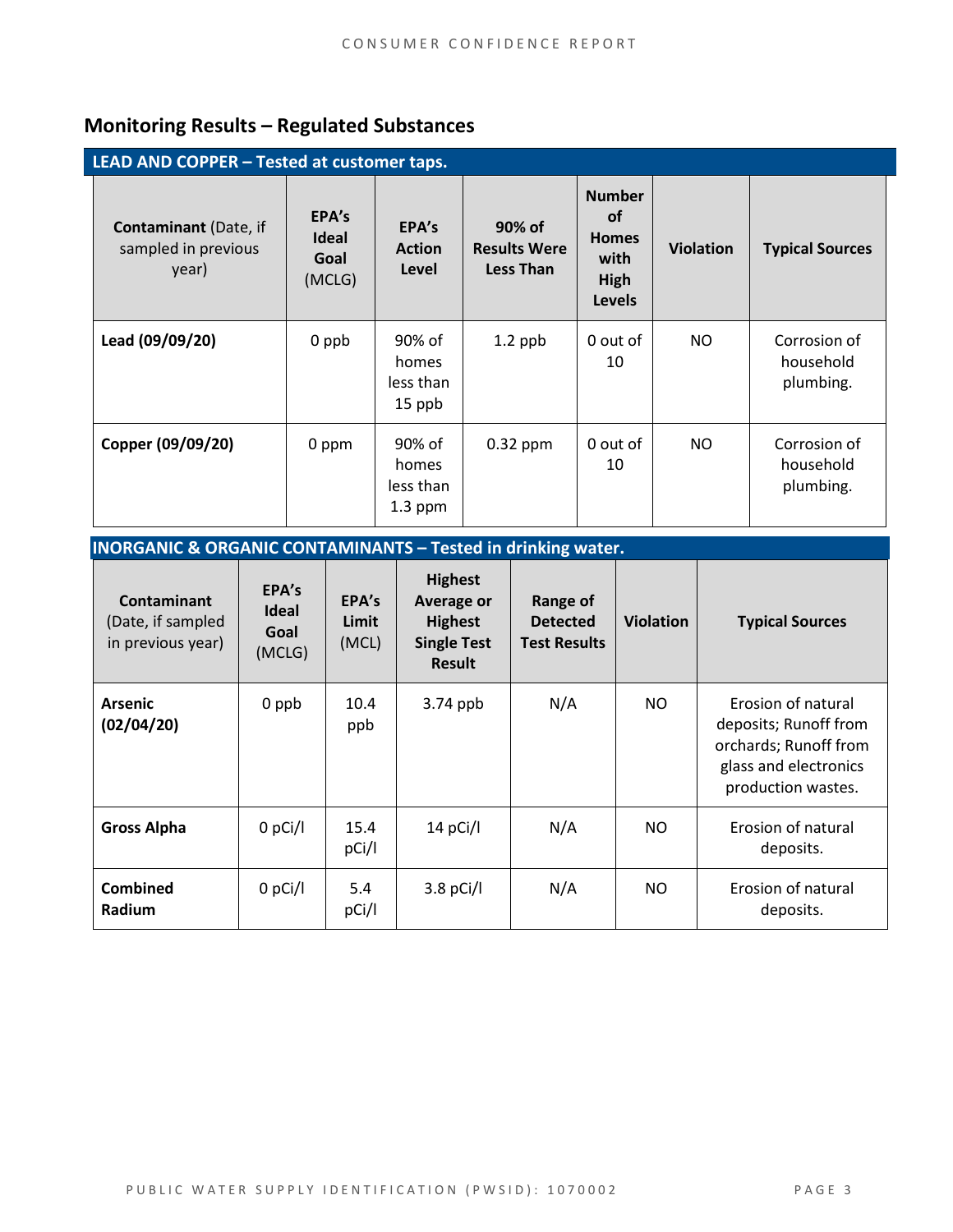| <b>CONTAMINANTS RELATED TO DISINFECTION - Tested in drinking water.</b> |                                               |                                    |                                                                                              |                                                    |                  |                                                  |
|-------------------------------------------------------------------------|-----------------------------------------------|------------------------------------|----------------------------------------------------------------------------------------------|----------------------------------------------------|------------------|--------------------------------------------------|
| <b>Substance (Date, if</b><br>sampled in previous<br>year)              | <b>EPA's Ideal</b><br>Goal (MCLG<br>or MRDLG) | EPA's<br>Limit<br>(MCL or<br>MRDL) | <b>Highest</b><br><b>Average or</b><br><b>Highest</b><br><b>Single Test</b><br><b>Result</b> | Range of<br><b>Detected</b><br><b>Test Results</b> | <b>Violation</b> | <b>Typical Sources</b>                           |
| <b>Total</b><br><b>Trihalomethanes</b><br>(TTHMs)                       | N/A                                           | 80 ppb                             | 2 ppb                                                                                        | N/A                                                | NO.              | By-product of<br>drinking water<br>disinfection. |
| <b>Total Haloacetic</b><br>Acids (HAA)                                  | N/A                                           | 60 ppb                             | $1.4$ ppb                                                                                    | N/A                                                | NO.              | By-product of<br>drinking water<br>disinfection. |
| <b>Total Chlorine</b>                                                   | $4.0$ ppm                                     | $4.0$ ppm                          | $0.91$ ppm                                                                                   | $0.05 - 1.30$<br>ppm                               | NO.              | Water additive<br>used to control<br>microbes.   |

Total HAA refers to HAA5

| <b>OTHER SUBSTANCES - Tested in drinking water.</b> |                                      |                         |                                                                                    |                                                    |                  |                                                                               |  |
|-----------------------------------------------------|--------------------------------------|-------------------------|------------------------------------------------------------------------------------|----------------------------------------------------|------------------|-------------------------------------------------------------------------------|--|
| Substance (Date,<br>if sampled in<br>previous year) | EPA's<br><b>Ideal Goal</b><br>(MCLG) | EPA's<br>Limit<br>(MCL) | <b>Highest</b><br><b>Average or</b><br><b>Highest Single</b><br><b>Test Result</b> | Range of<br><b>Detected</b><br><b>Test Results</b> | <b>Violation</b> | <b>Typical Sources</b>                                                        |  |
| <b>Fluoride</b>                                     | $4.0$ ppm                            | $4.0$ ppm               | $1.5$ ppm                                                                          | $1.30 - 2.00$<br>ppm                               | NO.              | Erosion of natural<br>deposits; Water<br>additive to promote<br>strong teeth. |  |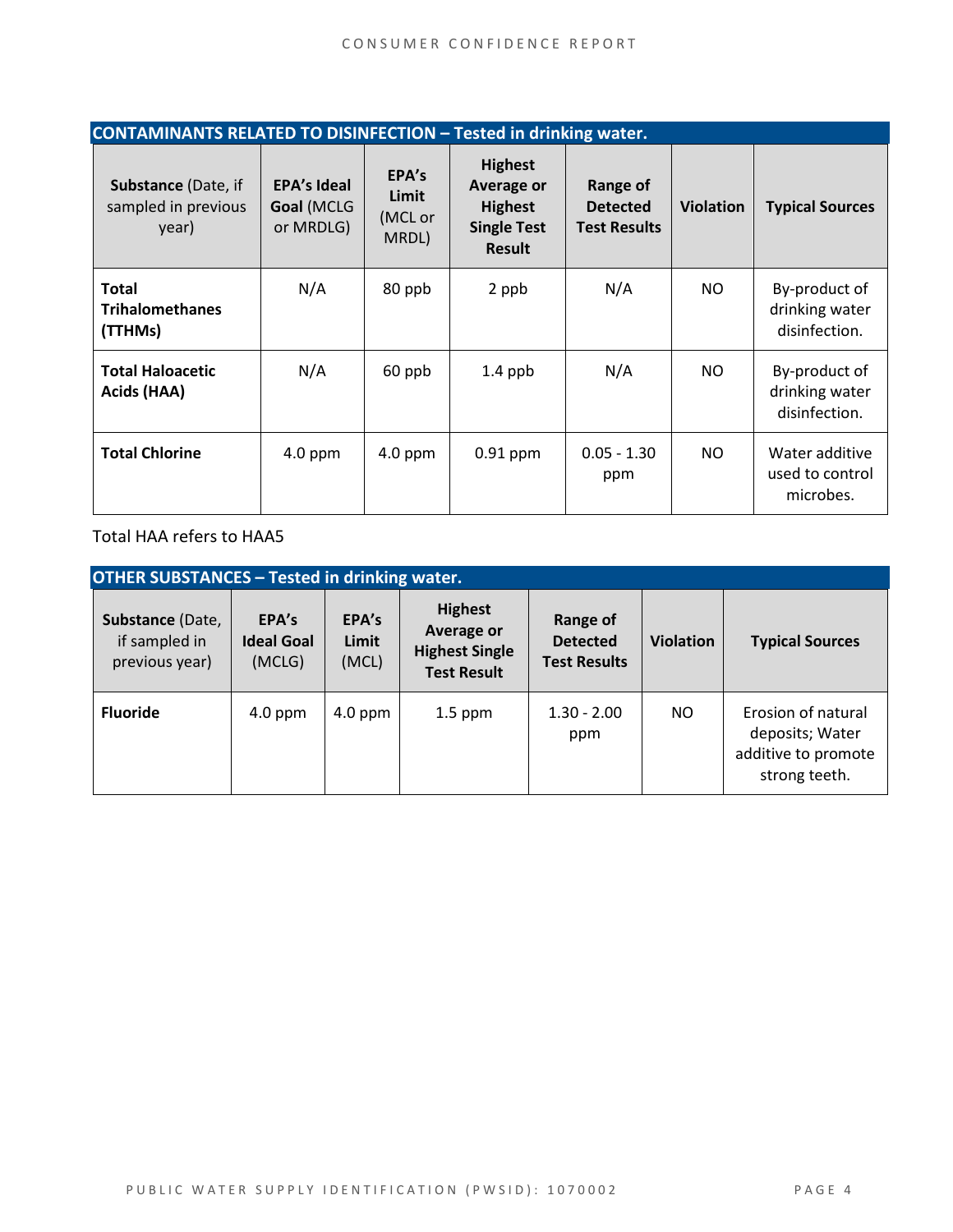#### **Monitoring Results – Unregulated Substances**

In addition to testing drinking water for contaminants regulated under the Safe Drinking Water Act, we sometimes also monitor for contaminants that are not regulated. Unregulated contaminants do not have legal limits for drinking water.

Detection alone of a regulated or unregulated contaminant should not cause concern. The meaning of a detection should be determined considering current health effects information. We are often still learning about the health effects, so this information can change over time.

The following table shows the unregulated contaminants we detected last year, as well as human-health based guidance values for comparison, where available. The comparison values are based only on potential health impacts and do not consider our ability to measure contaminants at very low concentrations or the cost and technology of prevention and/or treatment. They may be set at levels that are costly, challenging, or impossible for water systems to meet (for example, large-scale treatment technology may not exist for a given contaminant).

A person drinking water with a contaminant at or below the comparison value would be at little or no risk for harmful health effects. If the level of a contaminant is above the comparison value, people of a certain age or with special health conditions - like a fetus, infants, children, elderly, and people with impaired immunity – may need to take extra precautions. Because these contaminants are unregulated, EPA and MDH require no particular action based on detection of an unregulated contaminant. We are notifying you of the unregulated contaminants we have detected as a public education opportunity.

More information is available on MDH's A-Z List of Contaminants in Water [\(https://www.health.state.mn.us/communities/environment/water/contaminants/index.html\)](https://www.health.state.mn.us/communities/environment/water/contaminants/index.html) and Fourth [Unregulated Contaminant Monitoring Rule \(UCMR 4\)](https://www.health.state.mn.us/communities/environment/water/com/ucmr4.html)  [\(https://www.health.state.mn.us/communities/environment/water/com/ucmr4.html\).](https://www.health.state.mn.us/communities/environment/water/com/ucmr4.html)

| <b>UNREGULATED CONTAMINANTS - Tested in drinking water.</b> |                         |                                                                          |                                                 |  |  |  |  |
|-------------------------------------------------------------|-------------------------|--------------------------------------------------------------------------|-------------------------------------------------|--|--|--|--|
| <b>Contaminant</b>                                          | <b>Comparison Value</b> | <b>Highest Average Result</b><br>or Highest Single Test<br><b>Result</b> | <b>Range of Detected Test</b><br><b>Results</b> |  |  |  |  |
| Sodium*                                                     | 20 ppm                  |                                                                          | N/A                                             |  |  |  |  |
| <b>Sulfate</b>                                              | 500 ppm                 | 24.6 ppm                                                                 | N/A                                             |  |  |  |  |

\*Note that home water softening can increase the level of sodium in your water.

#### **Some People Are More Vulnerable to Contaminants in Drinking Water**

Some people may be more vulnerable to contaminants in drinking water than the general population. Immuno-compromised persons such as persons with cancer undergoing chemotherapy, persons who have undergone organ transplants, people with HIV/AIDS or other immune system disorders, some elderly, and infants can be particularly at risk from infections. The developing fetus and therefore pregnant women may also be more vulnerable to contaminants in drinking water. These people or their caregivers should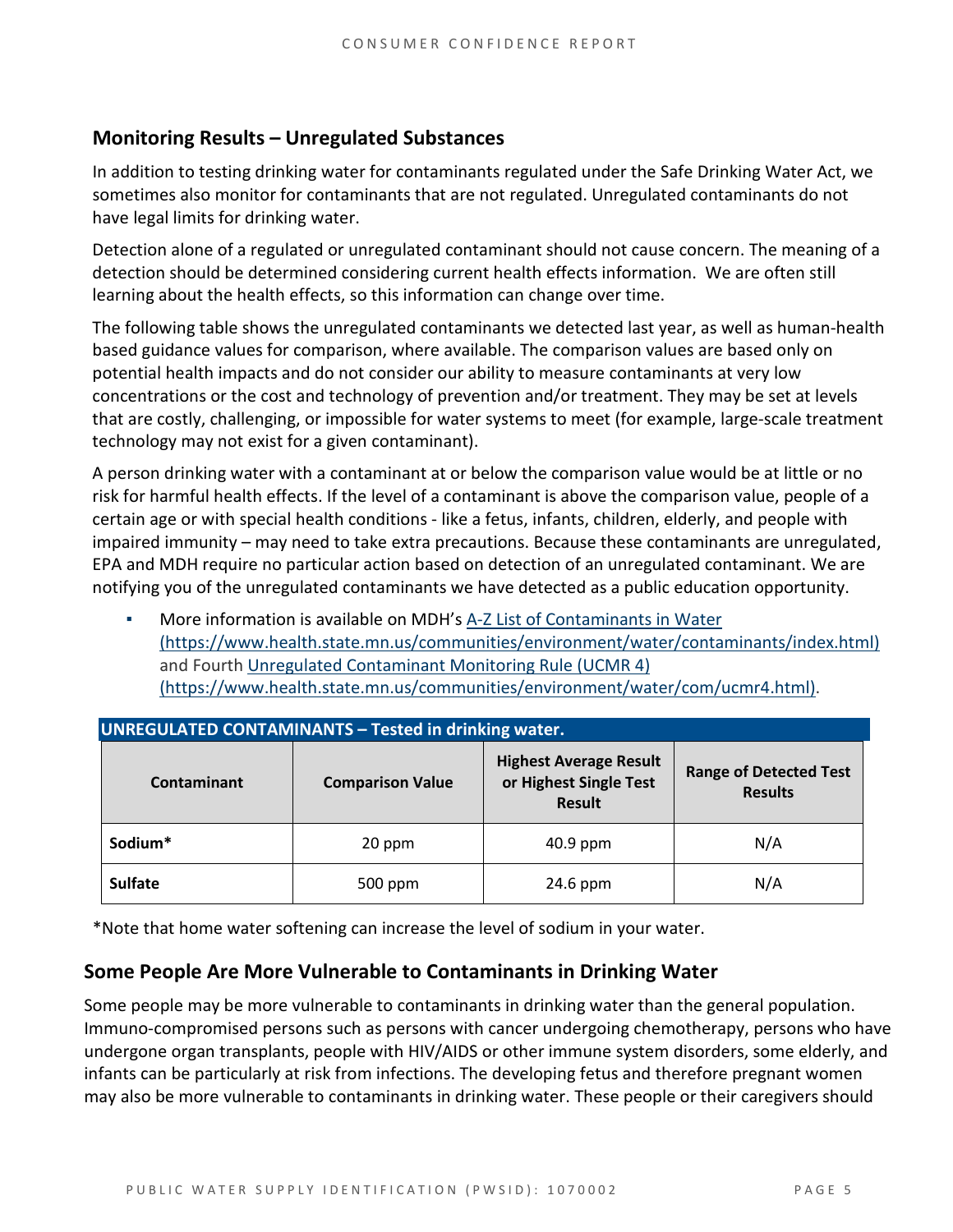seek advice about drinking water from their health care providers. EPA/Centers for Disease Control (CDC) guidelines on appropriate means to lessen the risk of infection by *Cryptosporidium* and other microbial contaminants are available from the Safe Drinking Water Hotline at 1-800-426-4791.

# Learn More about Your Drinking Water

#### **Drinking Water Sources**

Minnesota's primary drinking water sources are groundwater and surface water. Groundwater is the water found in aquifers beneath the surface of the land. Groundwater supplies 75 percent of Minnesota's drinking water. Surface water is the water in lakes, rivers, and streams above the surface of the land. Surface water supplies 25 percent of Minnesota's drinking water.

Contaminants can get in drinking water sources from the natural environment and from people's daily activities. There are five main types of contaminants in drinking water sources.

- **Microbial contaminants,** such as viruses, bacteria, and parasites. Sources include sewage treatment plants, septic systems, agricultural livestock operations, pets, and wildlife.
- **Inorganic contaminants** include salts and metals from natural sources (e.g. rock and soil), oil and gas production, mining and farming operations, urban stormwater runoff, and wastewater discharges.
- **Pesticides and herbicides** are chemicals used to reduce or kill unwanted plants and pests. Sources include agriculture, urban stormwater runoff, and commercial and residential properties.
- Organic chemical contaminants include synthetic and volatile organic compounds. Sources include industrial processes and petroleum production, gas stations, urban stormwater runoff, and septic systems.
- **Radioactive contaminants** such as radium, thorium, and uranium isotopes come from natural sources (e.g. radon gas from soils and rock), mining operations, and oil and gas production.

The Minnesota Department of Health provides information about your drinking water source(s) in a source water assessment, including:

- How Eagle Lake is protecting your drinking water source(s);
- Nearby threats to your drinking water sources;
- How easily water and pollution can move from the surface of the land into drinking water sources, based on natural geology and the way wells are constructed.

Find your source water assessment a[t Source Water Assessments](https://www.health.state.mn.us/communities/environment/water/swp/swa)  [\(https://www.health.state.mn.us/communities/environment/water/swp/swa\)](https://www.health.state.mn.us/communities/environment/water/swp/swa) or call 651-201-4700 between 8:00 a.m. and 4:30 p.m., Monday through Friday.

#### **Lead in Drinking Water**

You may be in contact with lead through paint, water, dust, soil, food, hobbies, or your job. Coming in contact with lead can cause serious health problems for everyone. There is no safe level of lead. Babies, children under six years, and pregnant women are at the highest risk.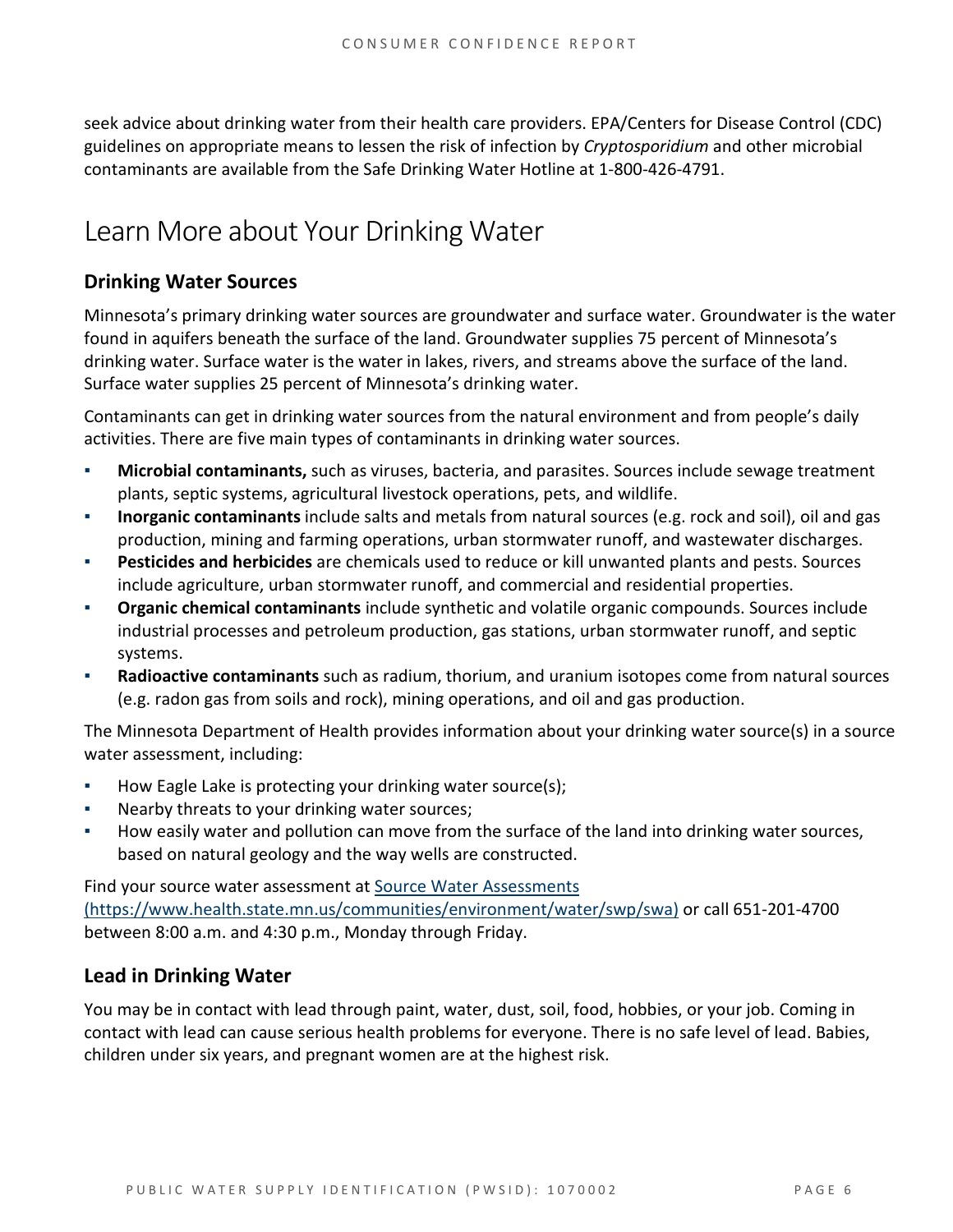Lead is rarely in a drinking water source, but it can get in your drinking water as it passes through lead service lines and your household plumbing system. Eagle Lake is responsible for providing high quality drinking water, but it cannot control the plumbing materials used in private buildings.

Read below to learn how you can protect yourself from lead in drinking water.

- 1. **Let the water run** for 30-60 seconds before using it for drinking or cooking if the water has not been turned on in over six hours. If you have a lead service line, you may need to let the water run longer. A service line is the underground pipe that brings water from the main water pipe under the street to your home.
	- You can find out if you have a lead service line by contacting your public water system, or you can check by following the steps at: [https://www.mprnews.org/story/2016/06/24/npr-find-lead](https://www.mprnews.org/story/2016/06/24/npr-find-lead-pipes-in-your-home)[pipes-in-your-home](https://www.mprnews.org/story/2016/06/24/npr-find-lead-pipes-in-your-home)
	- **•** The only way to know if lead has been reduced by letting it run is to check with a test. If letting the water run does not reduce lead, consider other options to reduce your exposure.
- 2. **Use cold water** for drinking, making food, and making baby formula. Hot water releases more lead from pipes than cold water.
- 3. **Test your water.** In most cases, letting the water run and using cold water for drinking and cooking should keep lead levels low in your drinking water. If you are still concerned about lead, arrange with a laboratory to test your tap water. Testing your water is important if young children or pregnant women drink your tap water.
	- Contact a Minnesota Department of Health accredited laboratory to get a sample container and instructions on how to submit a sample: [Environmental Laboratory Accreditation Program](https://eldo.web.health.state.mn.us/public/accreditedlabs/labsearch.seam)  [\(https://eldo.web.health.state.mn.us/public/accreditedlabs/labsearch.seam\)](https://eldo.web.health.state.mn.us/public/accreditedlabs/labsearch.seam)  The Minnesota Department of Health can help you understand your test results.
- 4. **Treat your water** if a test shows your water has high levels of lead after you let the water run.
	- Read about water treatment units: [Point-of-Use Water Treatment Units for Lead Reduction](https://www.health.state.mn.us/communities/environment/water/factsheet/poulead.html)  [\(https://www.health.state.mn.us/communities/environment/water/factsheet/poulead.html\)](https://www.health.state.mn.us/communities/environment/water/factsheet/poulead.html)

Learn more:

- Visit Lead in Drinking Water [\(https://www.health.state.mn.us/communities/environment/water/contaminants/lead.html\)](https://www.health.state.mn.us/communities/environment/water/contaminants/lead.html)
- Visit [Basic Information about Lead in Drinking Water](http://www.epa.gov/safewater/lead) (http://www.epa.gov/safewater/lead)
- Call the EPA Safe Drinking Water Hotline at 1-800-426-4791. To learn about how to reduce your contact with lead from sources other than your drinking water, visi[t Common Sources](https://www.health.state.mn.us/communities/environment/lead/fs/common.html)  [\(https://www.health.state.mn.us/communities/environment/lead/fs/common.html\).](https://www.health.state.mn.us/communities/environment/lead/fs/common.html)

### Help Protect Our Most Precious Resource – Water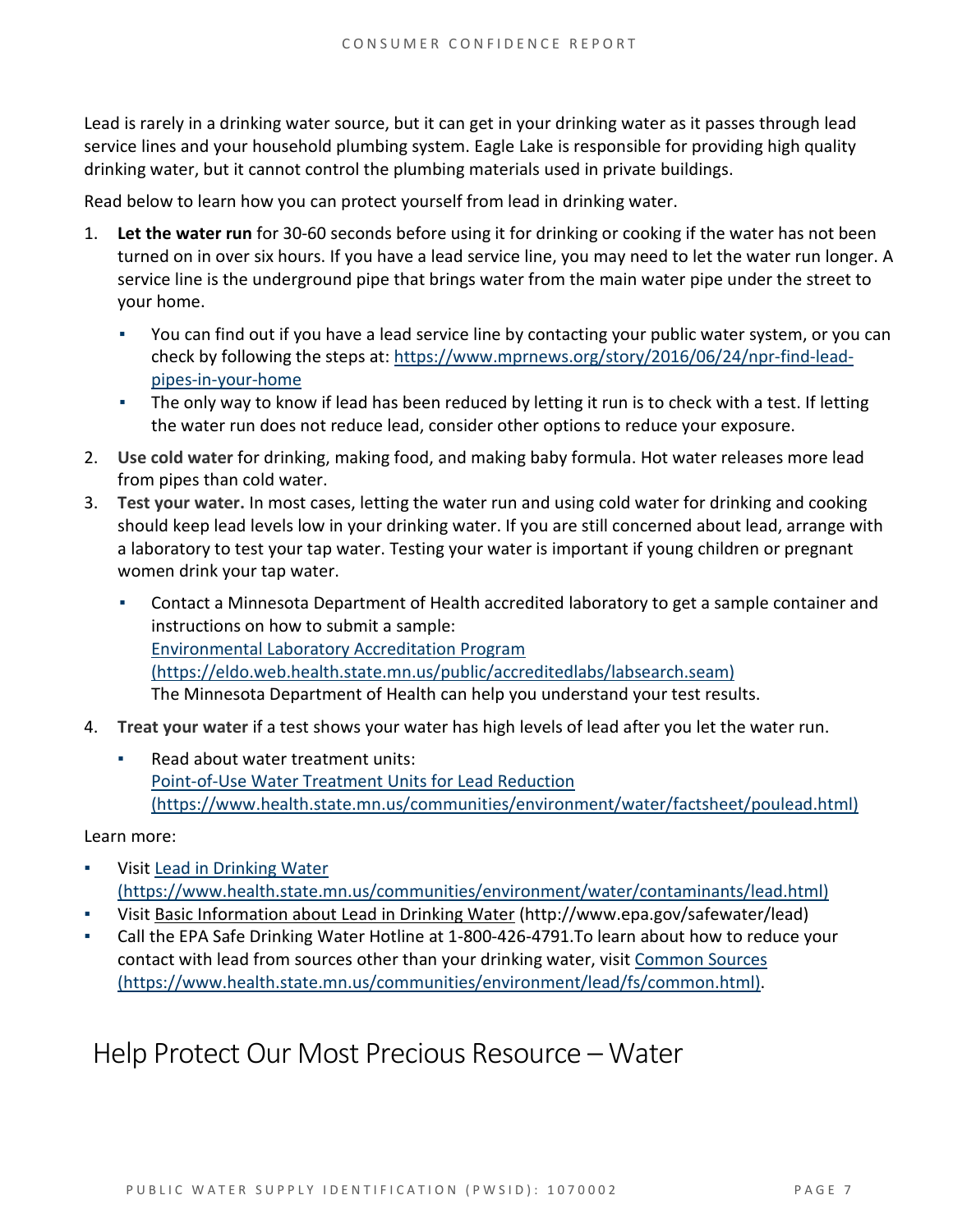#### **The Value of Water**

Drinking water is a precious resource, yet we often take it for granted.

Throughout history, civilizations have risen and fallen based on access to a plentiful, safe water supply. That's still the case today. Water is key to healthy people and healthy communities.

Water is also vital to our economy. We need water for manufacturing, agriculture, energy production, and more. One-fifth of the U.S. economy would come to a stop without a reliable and clean source of water.

Systems are in place to provide you with safe drinking water. The state of Minnesota and local water systems work to protect drinking water sources. For example, we might work to seal an unused well to prevent contamination of the groundwater. We treat water to remove harmful contaminants. And we do extensive testing to ensure the safety of drinking water.

If we detect a problem, we take corrective action and notify the public. Water from a public water system like yours is tested more thoroughly and regulated more closely than water from any other source, including bottled water.

#### **Conservation**

Conservation is essential, even in the land of 10,000 lakes. For example, in parts of the metropolitan area, groundwater is being used faster than it can be replaced. Some agricultural regions in Minnesota are vulnerable to drought, which can affect crop yields and municipal water supplies.

We must use our water wisely. Below are some tips to help you and your family conserve – and save money in the process.

- Fix running toilets—they can waste hundreds of gallons of water.
- Turn off the tap while shaving or brushing your teeth.
- Shower instead of bathe. Bathing uses more water than showering, on average.
- Only run full loads of laundry, and set the washing machine to the correct water level.
- Only run the dishwasher when it's full.
- Use water-efficient appliances (look for the WaterSense label).
- Use water-friendly landscaping, such as native plants.
- When you do water your yard, water slowly, deeply, and less frequently. Water early in the morning and close to the ground.
- Learn more
	- Minnesota Pollution Control Agency's Conserving Water webpage [\(https://www.pca.state.mn.us/living-green/conserving-water\)](https://www.pca.state.mn.us/living-green/conserving-water)
	- [U.S. Environmental Protection Agency's WaterSense webpage](https://www.epa.gov/watersense)  [\(https://www.epa.gov/watersense\)](https://www.epa.gov/watersense)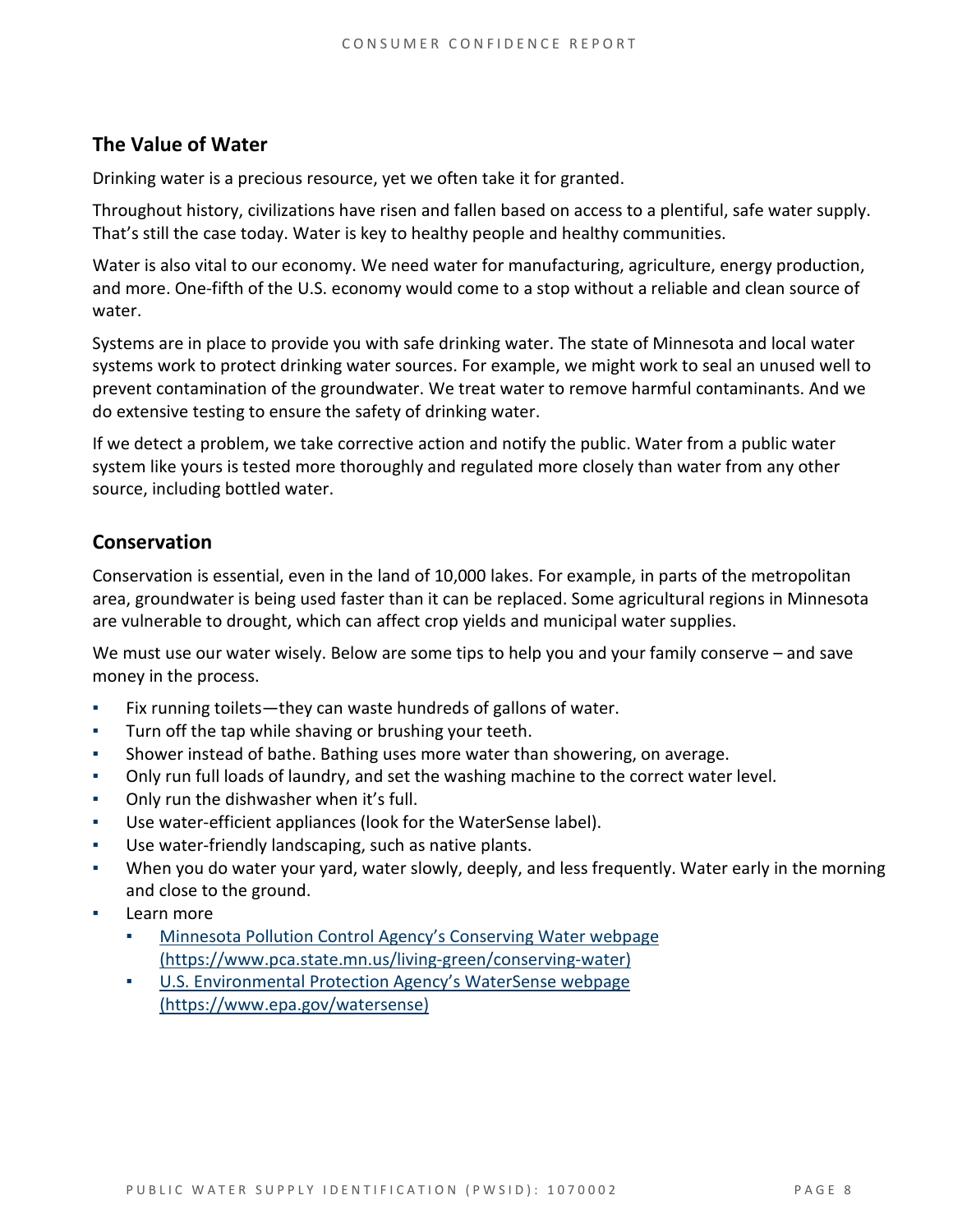#### **You Can Prevent Pollution**

Many of our daily activities contribute to the pollution of Minnesota's surface water and groundwater. You can help protect these drinking water sources by taking the following actions:

- Lawn and property:
	- Limit use of herbicides, pesticides, and fertilizers on your property.
	- Keep soil in place with plants, grass, or rocks.
	- Cover temporary piles of dirt with a tarp or burlap sack.
	- Keep leaves and grass off of streets and sidewalks.
	- Maintain any septic systems, private wells, and storage tanks to prevent leaks. Seal any unused wells.
- Out-of-date medications: Never flush unwanted or out-of-date medications down the toilet or sink. Always take them to a waste disposal or prescription medication drop-off site. More information is available at [Managing unwanted medications \(www.pca.state.mn.us/living-green/managing](http://www.pca.state.mn.us/living-green/managing-unwanted-medications)[unwanted-medications\)](http://www.pca.state.mn.us/living-green/managing-unwanted-medications)
- Hazardous materials: Safety store hazardous materials such as paint, batteries, herbicides, pesticides, and pool chemicals. Dispose of them at a proper waste disposal facility or drop-off event. Do not dump down storm drains, sink or onto your land. Learn more at: [Keep hazardous waste](http://www.pca.state.mn.us/featured/keep-hazardous-waste-out-garbage) out [of the garbage \(http://www.pca.state.mn.us/featured/keep-hazardous-waste-out-garbage\).](http://www.pca.state.mn.us/featured/keep-hazardous-waste-out-garbage)
- Pet waste: Pick up after your pet and put waste in the trash.
- Trash: Seal trash bags and keep litter out of the street.
- Winter ice removal: Chemicals used to break up the ice are called deicers or anti-icers. They can be harmful to the environment, corrosive to driveways and sidewalks and harmful to plants, pets and humans. Always shovel first, and then only apply deicers/anti-icers lightly if needed. Learn more at [10 smart salting tips to protect Minnesota waters \(https://www.pca.state.mn.us/featured/10](https://www.pca.state.mn.us/featured/10-smart-salting-tips-protect-minnesota-waters) [smart-salting-tips-protect-minnesota-waters\).](https://www.pca.state.mn.us/featured/10-smart-salting-tips-protect-minnesota-waters)
- Keep an eye out for car and motor fluids: Seal or repair any fluid leaks that could run off onto streets and into storm drains. Take used motor oil or other fluids to a neighborhood drop-off site.
- Be a water advocate: Spread the word; get involved. There are many groups and individuals working to protect water across Minnesota.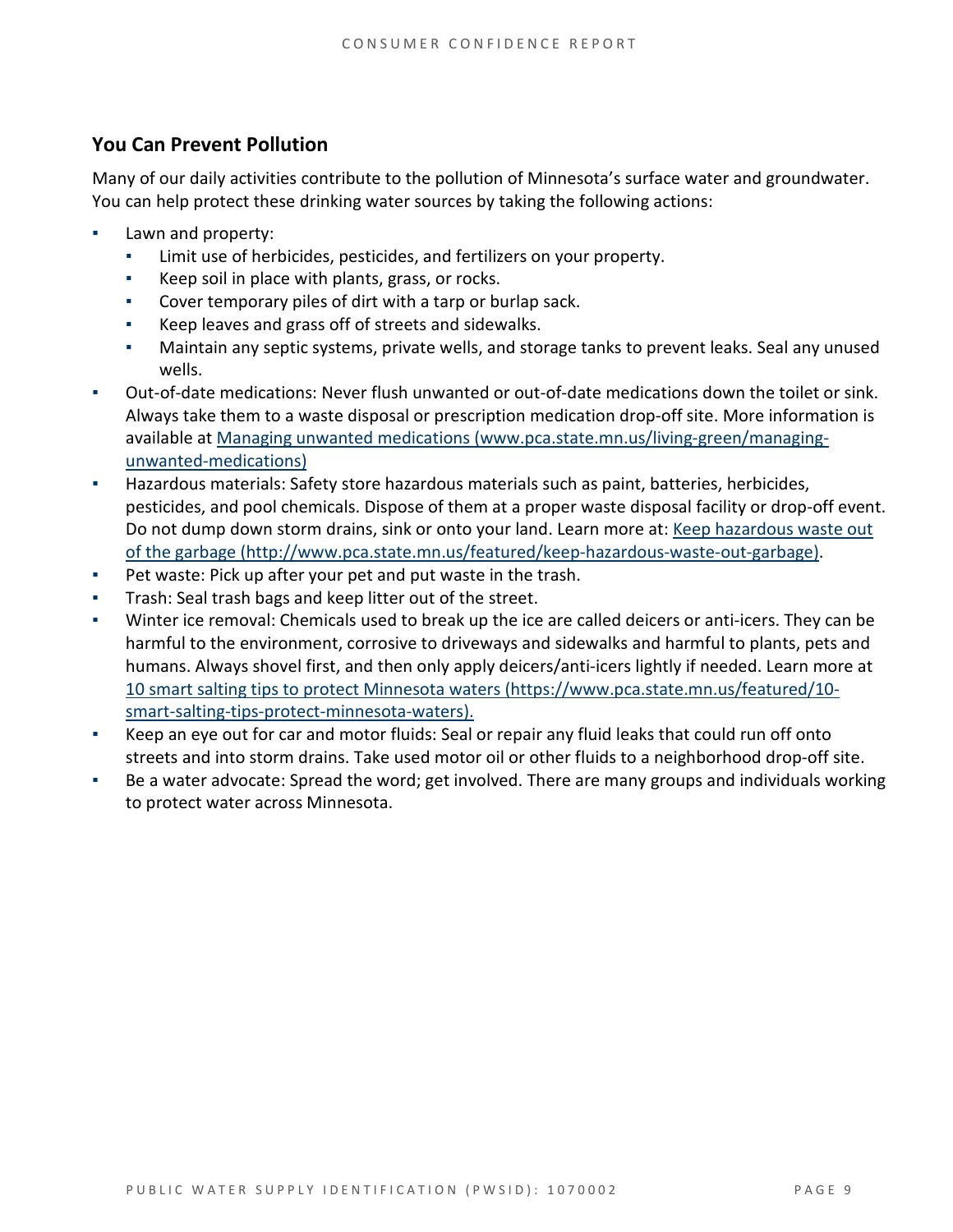#### **Reduce Backflow at Cross Connections**

Bacteria and chemicals can enter the drinking water supply from polluted water sources in a process called backflow. Backflow occurs at connection points between drinking water and non-drinking water supplies (cross connections) due to water pressure differences.

For example, if a person sprays an herbicide with a garden hose, the herbicide could enter the home's plumbing and then enter the drinking water supply. This could happen if the water pressure in the hose is greater than the water pressure in the home's pipes.

Property owners can help prevent backflow. Pay attention to cross connections, such as garden hoses.

The Minnesota Department of Health and American Water Works Association recommend the following:

- Do not submerge hoses in buckets, pools, tubs, or sinks.
- Keep the end of hoses clear of possible contaminants.
- Do not use spray attachments without a backflow prevention device. Attach these devices to threaded faucets. Such devices are inexpensive and available at hardware stores.
- Use a licensed plumber to install backflow prevention devices.
- Maintain air gaps between hose outlets and liquids. An air gap is a vertical space between the water outlet and the flood level of a fixture (e.g. the space between a wall-mounted faucet and the sink rim). It must be at least twice the diameter of the water supply outlet, and at least one inch.
- Commercial property owners should develop a plan for flushing or cleaning water systems to minimize the risk of drawing contaminants into uncontaminated areas.

### Home Water Treatment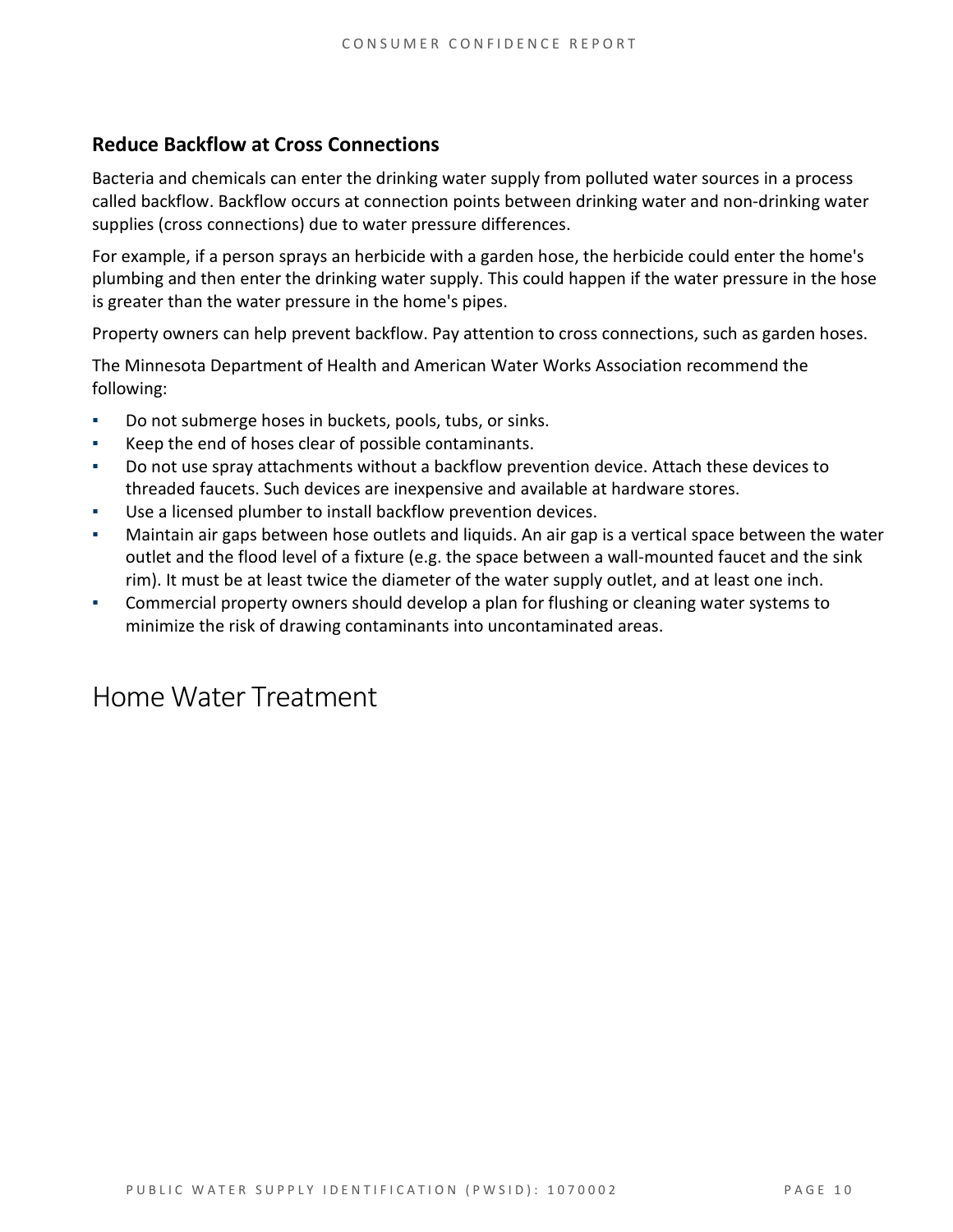#### **Overview**

Most Minnesotans, whether they drink from a public water supply or a private well, have drinking water that does not need treatment for health protection. Water treatment units are best for improving the physical qualities of water—the taste, color, or odor.

No single treatment process can remove all substances in water. If you decide to install a home water treatment unit, choose a unit certified and labeled to reduce or remove the substance of concern. If there is more than one substance you want to remove from your water, you may need to combine several treatment processes into one system.

Even well-designed treatments systems can fail. You should continue to test your drinking water after you install a treatment unit. All home water treatment units need regular maintenance to work correctly. Regular maintenance may include changing filters, disinfecting the unit, or cleaning scale buildup. Always install, clean, and maintain a treatment unit according to the manufacturer's recommendations.

Learn more at [Home Water Treatment](https://www.health.state.mn.us/communities/environment/water/factsheet/hometreatment.html)  [\(https://www.health.state.mn.us/communities/environment/water/factsheet/hometreatment.html\).](https://www.health.state.mn.us/communities/environment/water/factsheet/hometreatment.html)

#### **Beware of Water Treatment Scams**

False claims, deceptive sales pitches, or scare tactics have been used by some water treatment companies. Every person has a right to decide what is best for themselves and their family, and you may choose to install additional water treatment to further lower the levels of contaminants of emerging concern, chlorine, and other chemicals in your water. However, you should be cautious about purchasing a water treatment system. If you are considering the purchase of a home water treatment system, please read the Minnesota Department of Health's recommendations online at [Warning:](https://www.health.state.mn.us/communities/environment/water/factsheet/beware.html)  [Beware of Water Treatment Scams](https://www.health.state.mn.us/communities/environment/water/factsheet/beware.html) 

[\(https://www.health.state.mn.us/communities/environment/water/factsheet/beware.html\).](https://www.health.state.mn.us/communities/environment/water/factsheet/beware.html)